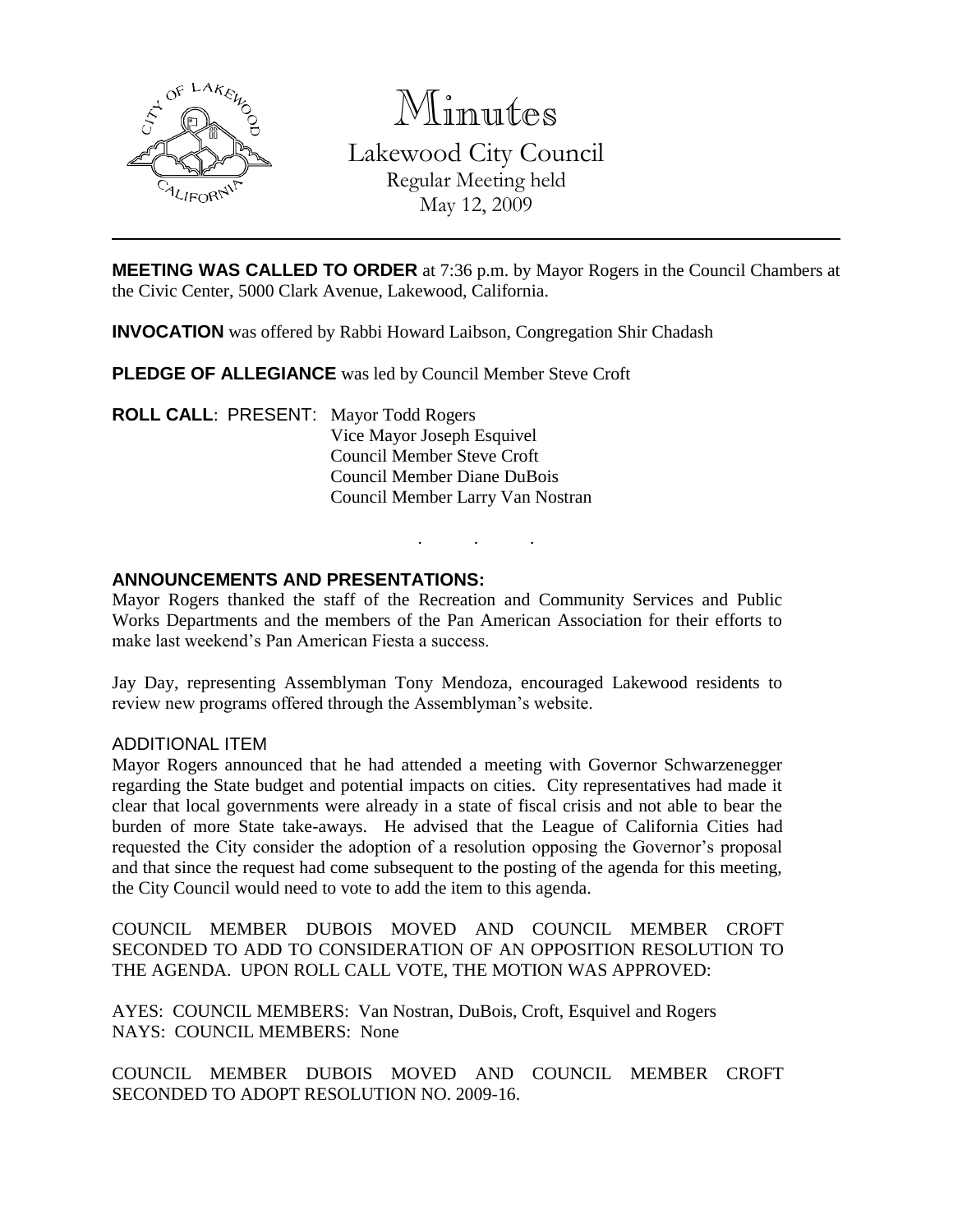City Council Minutes May 12, 2009 Page 2

RESOLUTION NO. 2009-16; A RESOLUTION OF THE CITY COUNCIL OF THE CITY OF LAKEWOOD FINDING A SEVERE FISCAL HARDSHIP WILL EXIST IF ADDITIONAL CITY PROPERTY TAX FUNDS ARE SEIZED AND ADDITIONAL UNFUNDED MANDATES ARE ADOPTED BY THE STATE OF CALIFORNIA

Council Member Van Nostran stated that since the implementation of term limits for Sacramento legislators, the State system had been unstable, with inexperienced legislators ducking problems and stealing funds from local governments, not caring if those local governments were able to meet obligations to their residents.

Council Member DuBois stated that the State financial situation needed to be sorted out, but it seemed that most legislators just weren't willing to address the problem.

Council Member Croft concurred that it was disheartening that the State could not seem to get their act together. And, that even though cities had previously banded together and taken an initiative to the voters to stop the State from grabbing local funds, there were still plans being made by State legislators to try and get around that law. He noted that having been proactive, Lakewood was not in fiscal distress like many other cities, but none of the cities can afford to keep bailing the State out of its own financial disasters.

Vice Mayor Esquivel stated that the City, like average people, had to balance its budget and live within its means. His message to the Governor and State Legislature would be, "Balance Your Budget!"

Mayor Rogers stated that Governor Schwarzenegger had asked cities to support budget reform five years ago and told them that he did not want to take money away from local agencies, and yet he was poised to do so again. He further stated that the State budget system was in need of a full tear down and complete rebuild, yet our legislators apparently had no plan to fix it. He stated he felt fortunate to live in and serve on the City Council for Lakewood, which had been weathering the challenging economic times, especially when many other agencies were struggling. He expressed concern for the future of programs like the Sky Knight Helicopter Patrol, the nation's first airborne law enforcement helicopter program, that depended on multi-agency support.

UPON ROLL CALL VOTE, THE MOTION WAS APPROVED:

AYES: COUNCIL MEMBERS: Van Nostran, DuBois, Croft, Esquivel and Rogers NAYS: COUNCIL MEMBERS: None

### **ROUTINE ITEMS:**

COUNCIL MEMBER VAN NOSTRAN MOVED AND COUNCIL MEMBER CROFT SECONDED TO APPROVE ROUTINE ITEMS 1 THROUGH 8.

. . .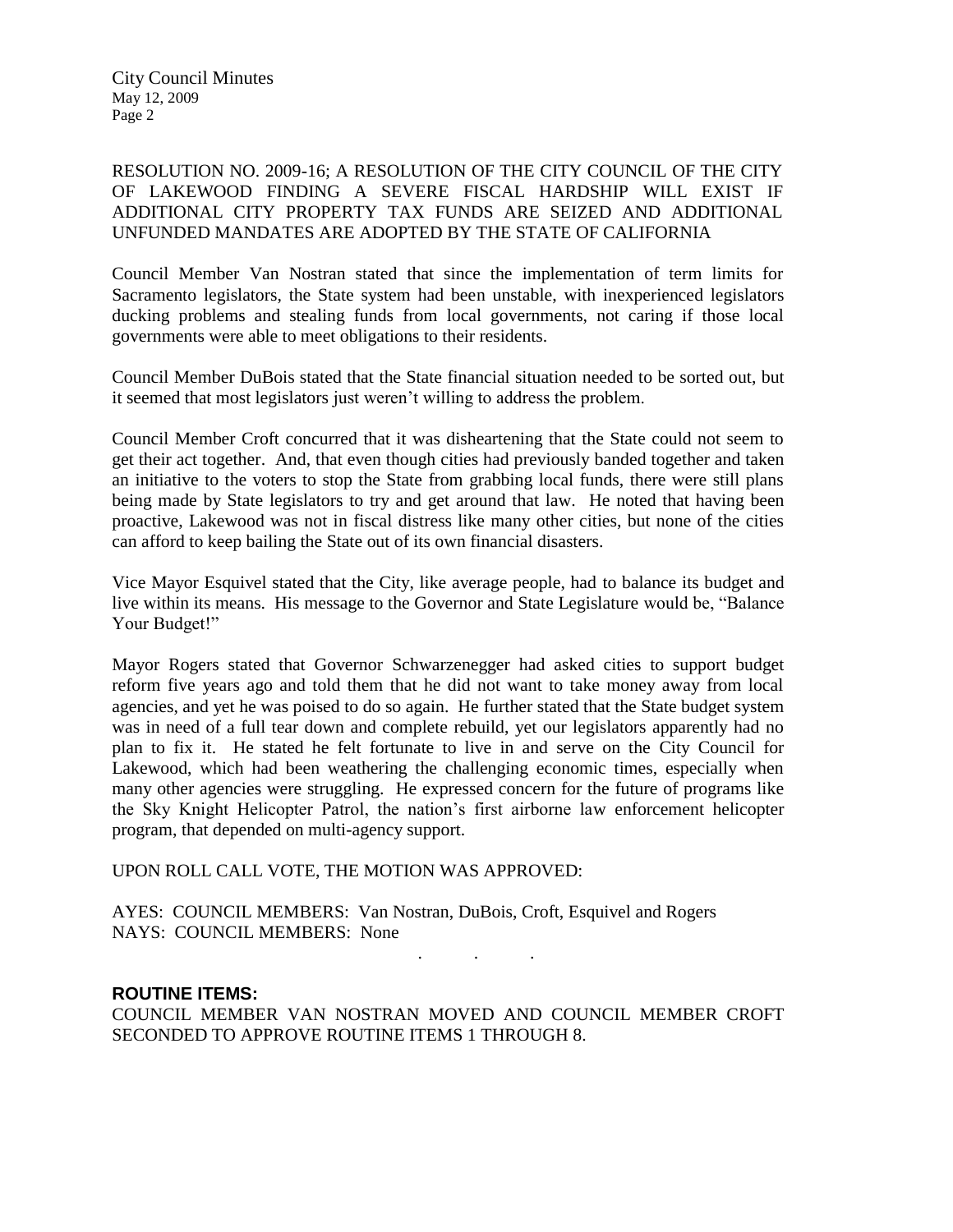City Council Minutes May 12, 2009 Page 3

### **ROUTINE ITEMS:** Continued

- RI-1 Approval of Minutes of the Meeting held April 14, and April 28, 2009
- RI-2 Approval of Personnel Transactions
- RI-3 Approval of Registers of Demands
- RI-4 Approval of Meeting Reports and Authorizations Pursuant to AB1234
- RI-5 Approval of Sole Source Purchase for Portable Aluminum Bleachers
- RI-6 RESOLUTION NO. 2009-13; A RESOLUTION OF THE CITY COUNCIL OF THE CITY OF LAKEWOOD DIRECTING THE PREPARATION OF A REPORT OF DELINQUENT FEES FOR GARBAGE, WASTE AND REFUSE COLLECTION AND DISPOSAL WITHIN THE CITY OF LAKEWOOD, AND SETTING A PUBLIC HEARING THEREON FOR JULY 28, 2009
- RI-7 RESOLUTION NO. 2009-14; A RESOLUTION OF THE CITY COUNCIL OF THE CITY OF LAKEWOOD EXTENDING AND AMENDING THE AGREEMENT WITH THE COUNTY OF LOS ANGELES FOR HELICOPTER PATROL LAW ENFORCEMENT SERVICES

RESOLUTION NO. 2009-15; A RESOLUTION OF THE CITY COUNCIL OF THE CITY OF LAKEWOOD APPROVING AN AMENDMENT TO THE AGREEMENT FOR REIMBURSEMENT FOR SKY KNIGHT HELICOPTER PATROL SERVICES BETWEEN THE CITY OF LAKEWOOD AND THE CITIES OF BELLFLOWER, CERRITOS, HAWAIIAN GARDENS AND PARAMOUNT

RI-8 Acceptance of Notice of Completion for Public Works Project No. 08-4, Watermain Replacement 2008

UPON ROLL CALL VOTE, THE MOTION WAS APPROVED:

AYES: COUNCIL MEMBERS: Van Nostran, DuBois, Croft, Esquivel and Rogers NAYS: COUNCIL MEMBERS: None

# **1.1 • APPLICATION SUBMITTAL FOR COMMUNITY DEVELOPMENT BLOCK GRANT – FY 2009-2010**

. . .

Community Development Director Jack Gonsalves made a presentation based on the memo in the agenda and stated the City was entitled to funds through the Federal Community Development Block Grant Program, which required the preparation of an annual Action Plan. He stated the Action Plan laid out the City's short-term goals, including activities and projects during the coming year. It was the recommendation of staff that the City Council hold a public hearing to receive comments, then approve the Action Plan for FY 2009-10, and authorize the City Manager to submit the application along with required certifications.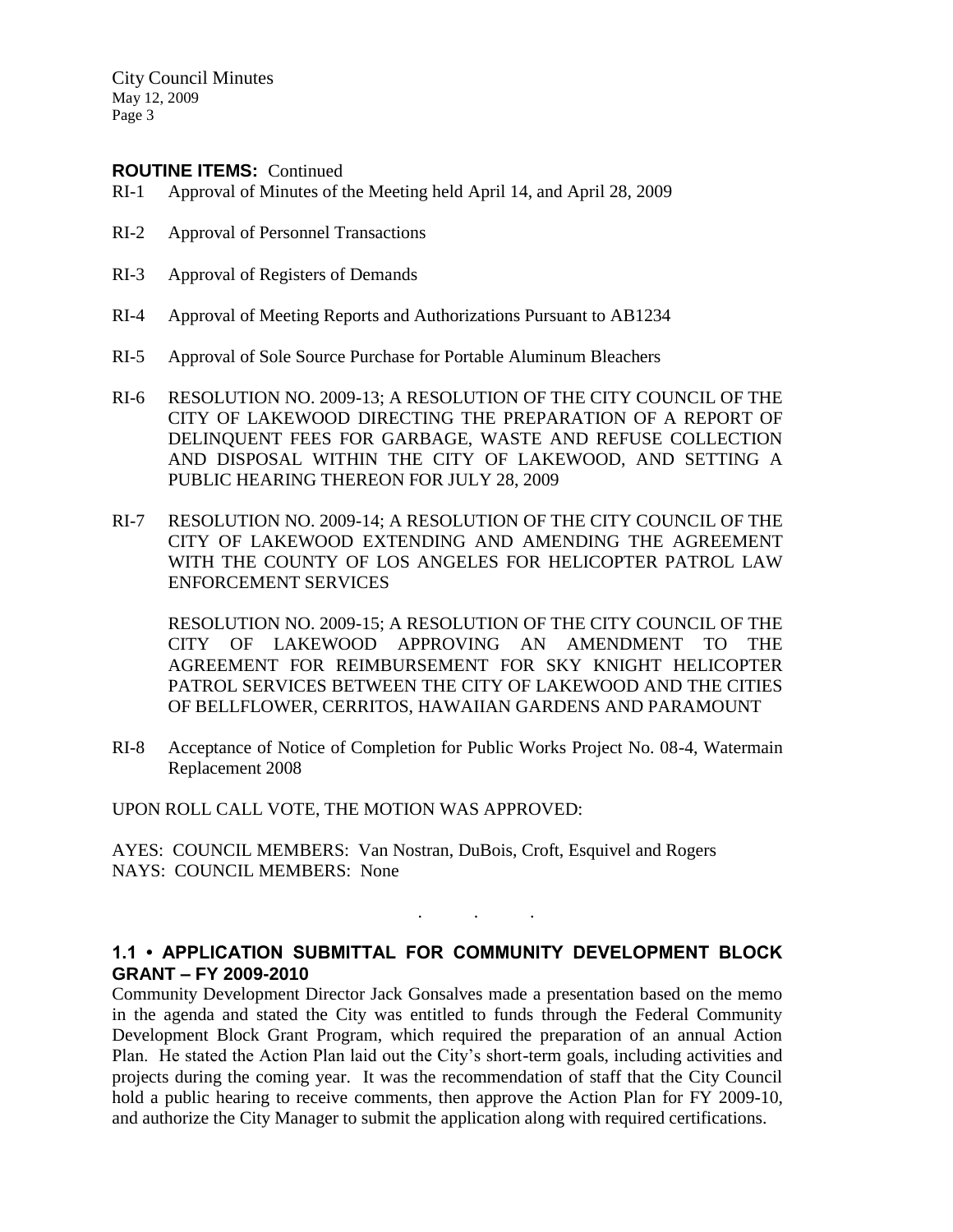### **1.1 • APPLICATION SUBMITTAL FOR COMMUNITY DEVELOPMENT BLOCK GRANT – FY 2009-2010** - Continued

Mayor Rogers opened the public hearing at 8:04 p.m. and called for anyone in the audience wishing to address the City Council on this matter. There was no response.

COUNCIL MEMBER VAN NOSTRAN MOVED AND COUNCIL MEMBER DUBOIS SECONDED TO CLOSE THE PUBLIC HEARING AND APPROVE STAFF'S RECOMMENDATION. UPON ROLL CALL VOTE, THE MOTION WAS APPROVED:

AYES: COUNCIL MEMBERS: Van Nostran, DuBois, Croft, Esquivel and Rogers NAYS: COUNCIL MEMBERS: None

# **1.2 • PERMIT APPLICATIONS FOR SALE OF FIREWORKS**

Administrative Services Director Diane Perkin gave a report based on the memo in the agenda and stated 27 organizations had completed the application process for a permit to sell fireworks. She stated that the applications had been reviewed by the Public Safety Committee, and it was now recommended that the City Council approve the issuance of permits for temporary fireworks stands to the 27 organizations listed in the report.

. . .

Responding to a question from Council Member Croft, Ms. Perkin noted that the number of permits had dropped from a high of 36 permits in 2001, but permits for any new organizations would not be considered until the number dropped below the 25 permit limit specified in the Lakewood Municipal Code.

Mayor Rogers opened the public hearing at 8:08 p.m. and called for anyone in the audience wishing to address the City Council on this matter. There was no response.

COUNCIL MEMBER VAN NOSTRAN MOVED AND COUNCIL MEMBER DUBOIS SECONDED TO APPROVE STAFF'S RECOMMENDATION. UPON ROLL CALL VOTE, THE MOTION WAS APPROVED:

AYES: COUNCIL MEMBERS: Van Nostran, DuBois, Croft, Esquivel and Rogers NAYS: COUNCIL MEMBERS: None

**2.1 • SECOND READING AND ADOPTION OF ORDINANCE NO. 2009-2; APPROVING THE SPECIFIC PLAN FOR 3201-3225 CARSON STREET** ORDINANCE NO. 2009-2; AN ORDINANCE OF THE CITY COUNCIL OF THE CITY OF LAKEWOOD ADOPTING AMENDMENT NO. 1 TO SPECIFIC PLAN 2007-2 was read by title by the City Clerk.

. . .

COUNCIL MEMBER DUBOIS MOVED AND COUNCIL MEMBER CROFT SECONDED TO WAIVE FURTHER READING AND ADOPT ORDINANCE NO. 2009-2.